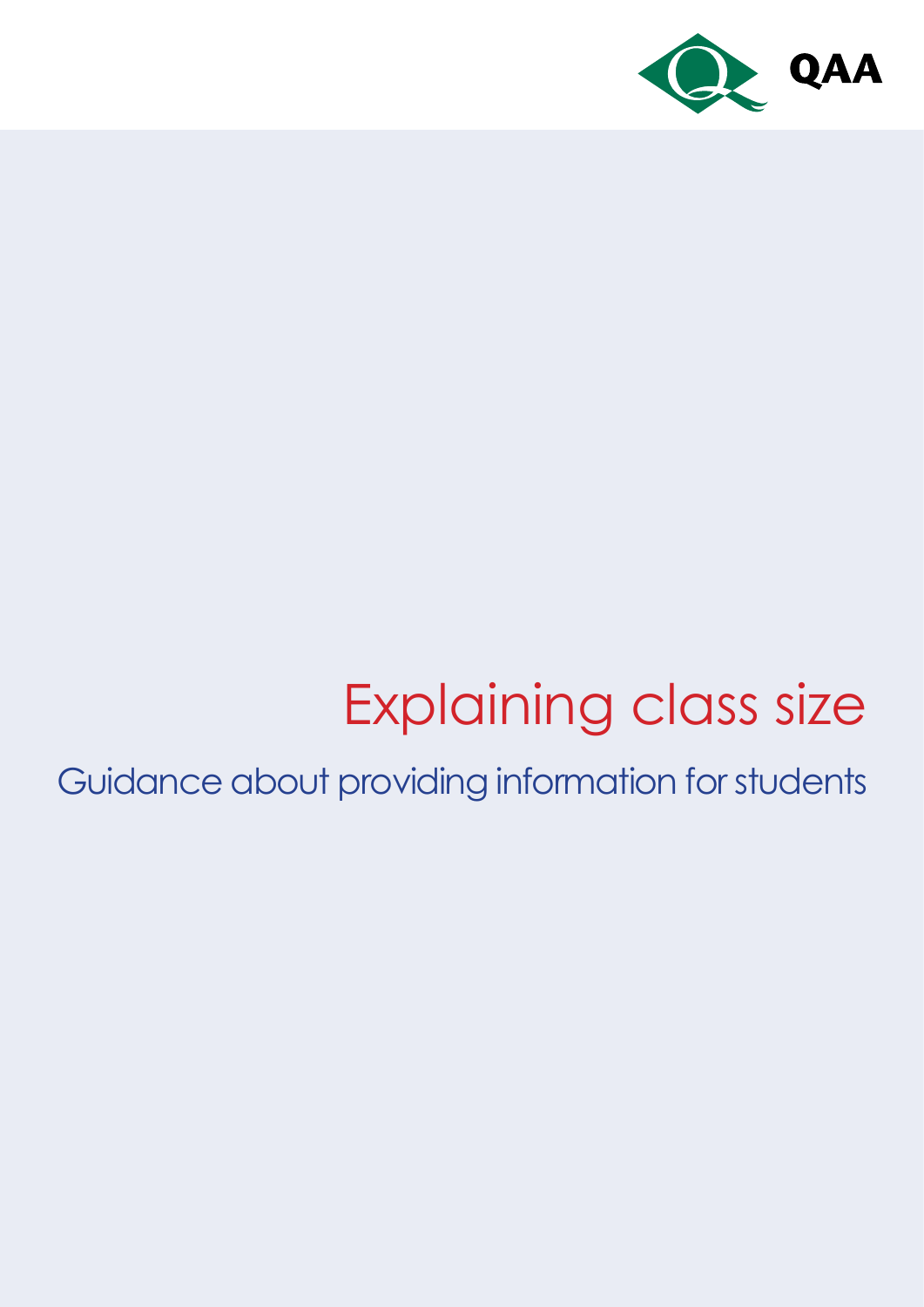# **Contents**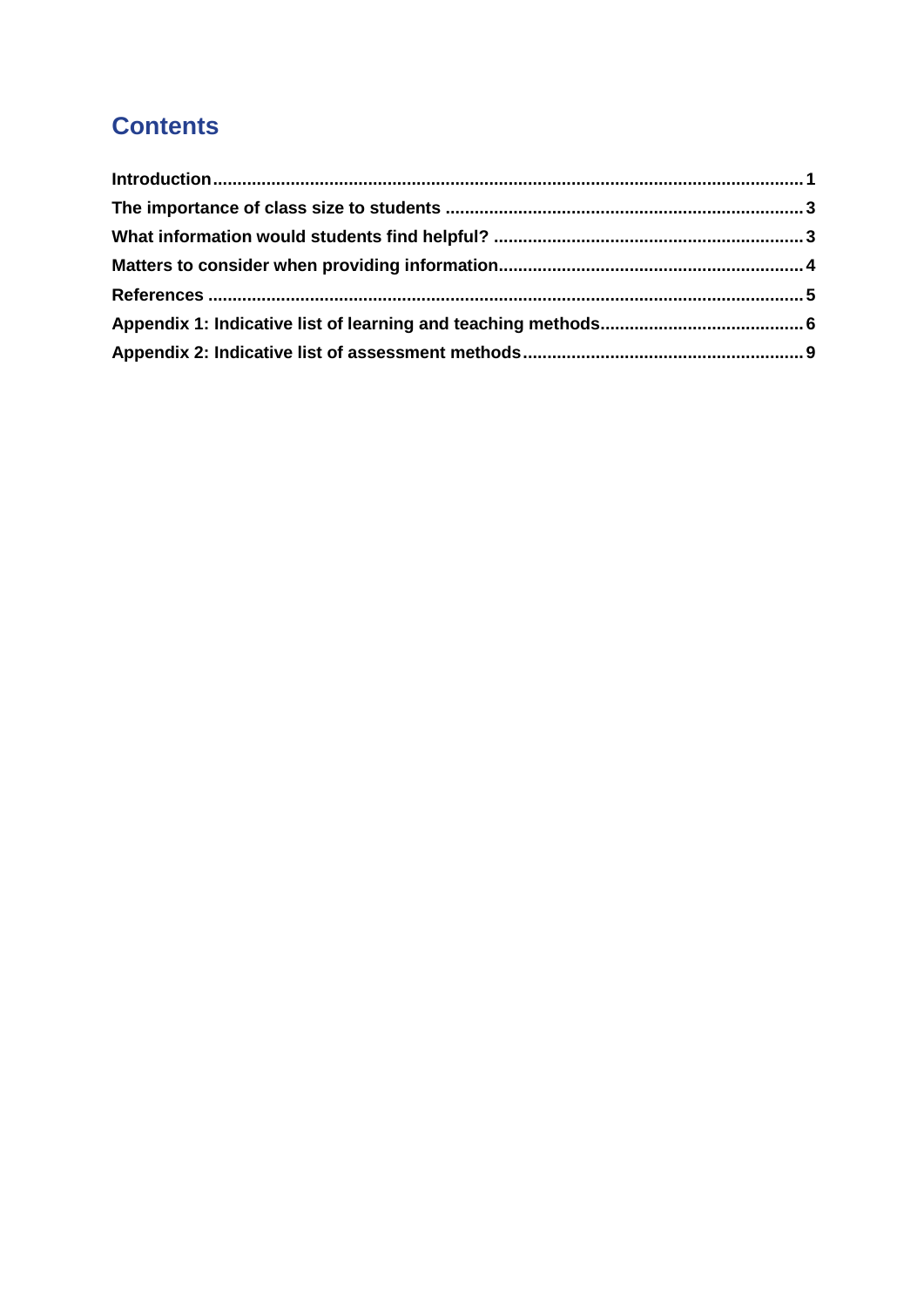# <span id="page-2-0"></span>**Introduction**

The provision of information for prospective and current students<sup>1</sup> is a topic that has attracted increasing attention following policy changes giving UK students greater responsibility for funding their own higher education.<sup>2</sup> Accessible, reliable and trustworthy information is necessary to ensure that prospective students understand the nature of the learning experience they can expect on particular programmes from a higher education provider. The provision of appropriate information enables applicants to make informed choices in the light of their career aspirations and preferred learning styles, and ensures that the investment they make will be based on an accurate understanding of what is offered.

## **About this guidance**

This guidance, published by the Quality Assurance Agency for Higher Education (QAA), is one of a suite of publications intended to help providers ensure that transparent and helpful information is available about the teaching methods and learning opportunities associated with their higher education programmes. The provision of such information gives applicants an understanding of the teaching and learning methods, support and contact time, learning opportunities and workload that they can expect to experience while studying for particular qualifications.

The publications offer detailed guidance on providing information about the following topics:

- *Explaining staff teaching qualifications*
- *Explaining class size* (this publication)
- *Explaining students' workload*
- *Responding to feedback from students*

The guidance is intended to be of practical help to programme leaders, quality assurance professionals, academic registrars, educational development practitioners, marketing departments and others involved in providing and managing information for prospective and current students.

The four publications for providers are complemented by a companion set of guides for students on the same themes:

- *Information on staff teaching qualifications: a student guide*
- *Information on class size: a student guide*
- *Information on workload: a student guide*
- *Information on how you can comment on your course: a student guide.*

Providers should endeavour, wherever possible, to make clear information available to prospective and current students about the teaching and learning experience, programme structure and the qualifications of the staff who will support that experience. When publishing such information, providers should refer to **Part C of the UK Quality Code for Higher Education**, which addresses how providers make available information that is fit for purpose, accessible and trustworthy, in relation to wider information.

-

 $1$  See Part C of the UK Quality Code for Higher Education.

<sup>2</sup> Implementation of proposals in the UK government White Paper *Higher Education: Students at the Heart of the System* (Department of Business, Innovation and Skills, June 2011).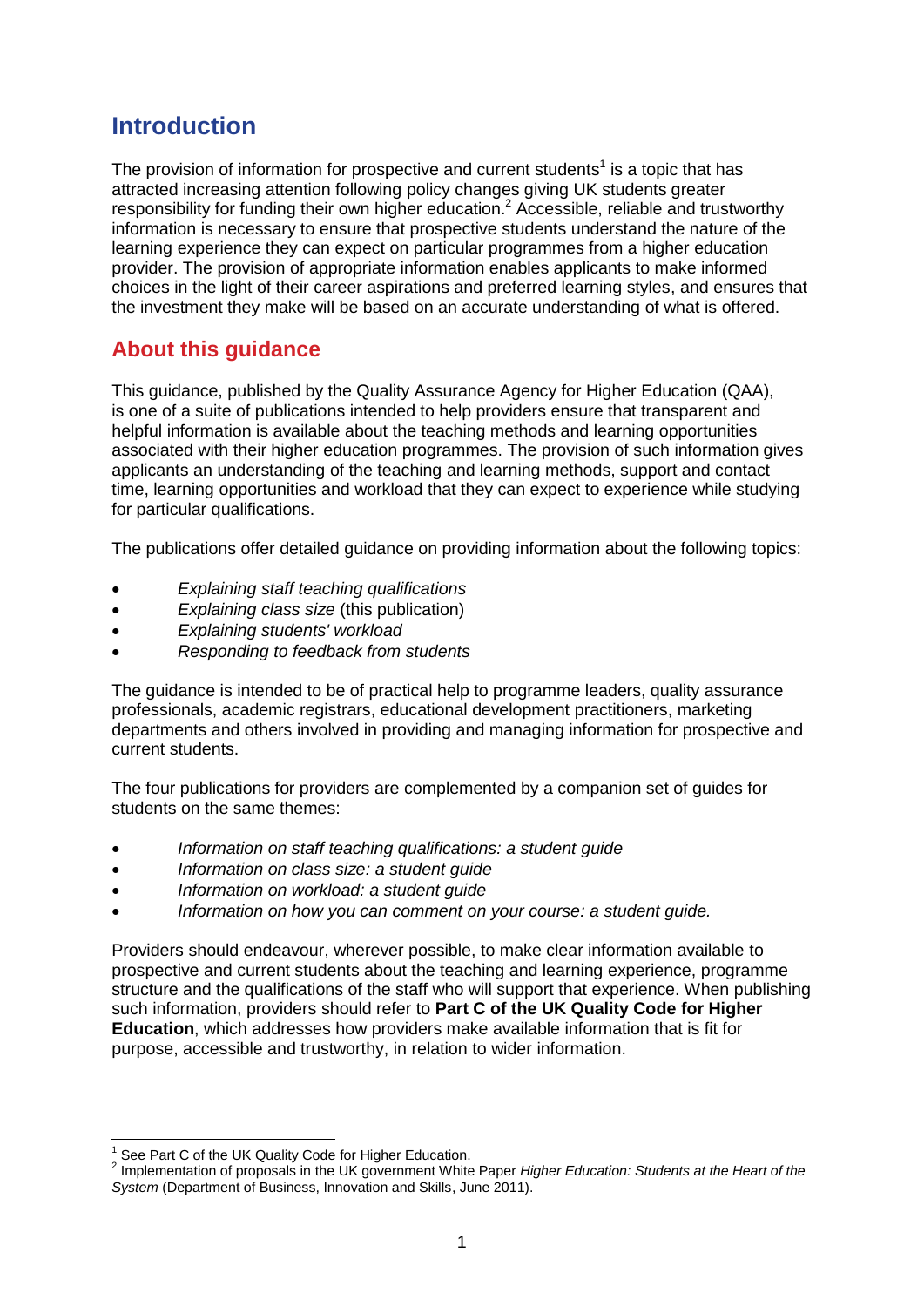The present guidance relates to information about higher education provision that providers publish on their websites and in their promotional material, as distinct from the Key Information Set (KIS) required by the Higher Education Funding Council for England (HEFCE), the Higher Education Funding Council for Wales (HEFCW) and the Department for Employment and Learning in Northern Ireland (DELNI).

## **Using this guidance**

Providers are encouraged to draw upon this guidance in considering their approach to providing information about class size, clarifying its role and significance in the context of the pedagogical approaches relevant to a particular course. It is expected that these approaches will differ between subject areas, levels of study and providers.

The guidance should be used to complement the Indicators and Expectations of the relevant Chapters of the UK Quality Code for Higher Education, particularly Part C: Information about higher education provision and Chapters *B3: Learning and teaching*, *B5: Student engagement* and *B8: Programme monitoring and review*.

Research indicates that students generally have a well developed understanding of the variety of ways in which their learning is facilitated, together with other related issues, such as class size.<sup>3</sup> Since pedagogic approaches to higher education are therefore familiar to staff and students alike, the present guidance limits its discussion of them to indicative lists in the two appendices:

- Appendix 1: Indicative list of learning and teaching methods
- Appendix 2: Indicative list of assessment methods

 3 Bekhradnia (2012), NUS (2012), QAA (2011).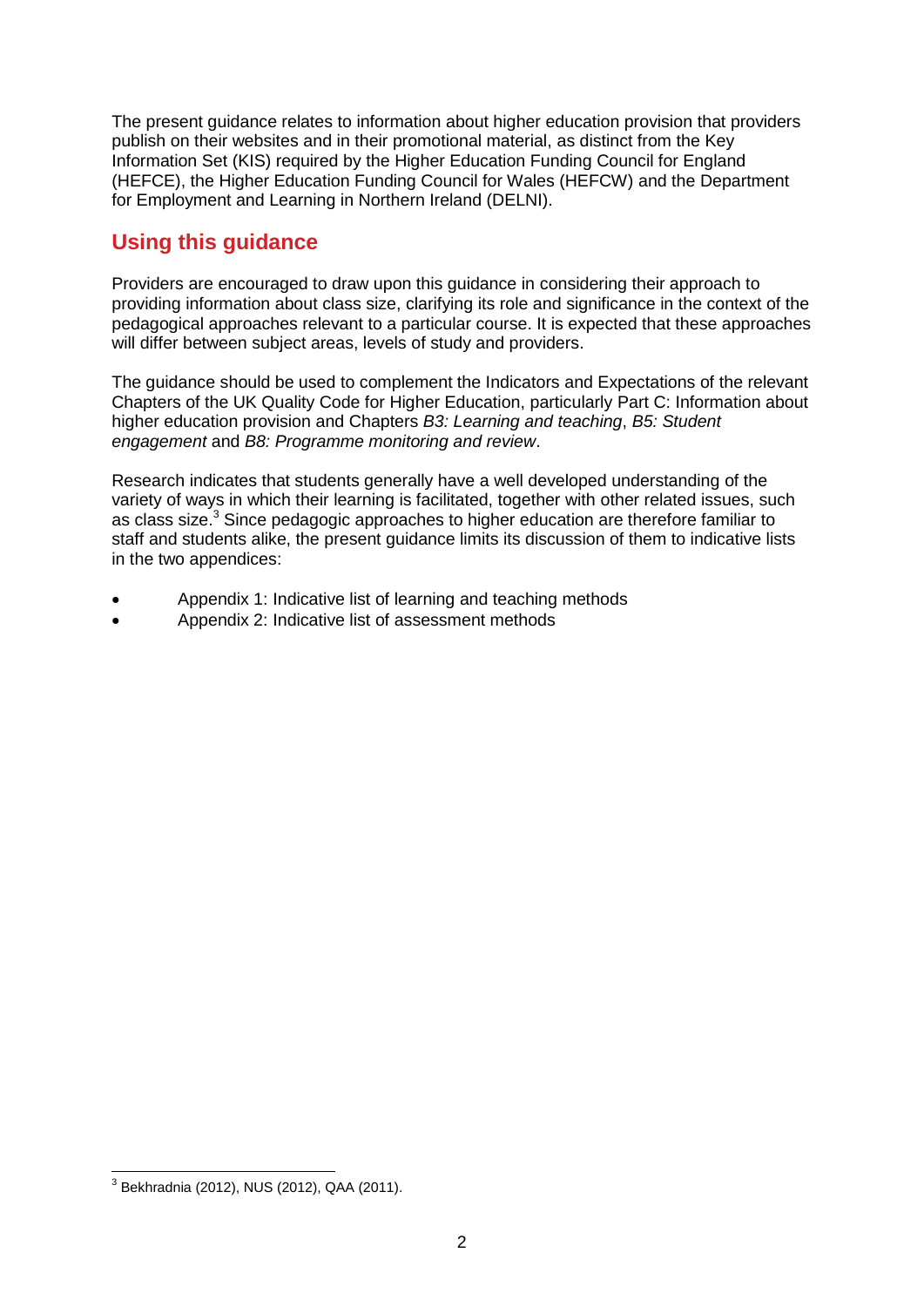# <span id="page-4-0"></span>**The importance of class size to students**

Prospective and current students expect to be provided with clear and transparent information regarding the size of classes in which they will be taught during their studies. This information should explain that class size is only one factor within a planned learning experience and that each component of this experience has a different purpose and may be facilitated in differing ways, by a range of staff members. For example, a lecture by a leading expert in a subject could be attended by 100 students, during which there would be little opportunity for interaction. However, this could be followed by seminars with the lecturer, in smaller groups of perhaps 15-20 students, to focus on specific aspects of the lecture topic, thus enabling discussion and interaction. It is also likely to be complemented by individual or small group tutorials to provide formative feedback in respect of assessed coursework.

## **Evidence from student surveys**

Detailed research into the student experience was carried out by the National Union of Students (NUS) during 2008-11. This provided evidence that students perceive a highquality learning experience as comprising a range of aspects, with the top three matters of importance to them being:

- the teaching skills of staff (cited by 91 per cent of students surveyed)
- use of interactive group sessions (83 per cent)
- the size of the class (70 per cent).

When students were asked to reflect on what improvements they would make to enhance the quality of the learning and teaching experience, the most common suggestions were for:

- more interactive group sessions (50 per cent)
- more individual teaching sessions/tutorials (43 per cent)
- more contact with a personal tutor (42 per cent)
- lecturers with better teaching skills (35 per cent).

It is appropriate to consider how interaction between staff and students, together with opportunities for peer interaction, promote the achievement of learning outcomes. Graham Gibbs (2010) reported that what happens during contact time is more significant to students' learning than the amount of contact that students experience. Hence, it is important to consider this guidance on class size in conjunction with the other guidance in this suite of documents (on teaching qualifications, student workload, and how feedback from students is used).

# <span id="page-4-1"></span>**What information would students find helpful?**

As part of the development of the KIS, HEFCE commissioned research into the information that prospective students would find helpful. Students rated the significance of 51 pre-supplied pieces of information, one of which was the 'proportion of teaching [taking place] in lectures with a class size over 100'. Of those who responded, a moderate 53 per cent said that they would find this information 'useful' or 'very useful', ranking this piece of information 24 out of 51 in order of importance. This suggests that students might not regard class size in relation to lectures as particularly relevant to the totality of their learning experience.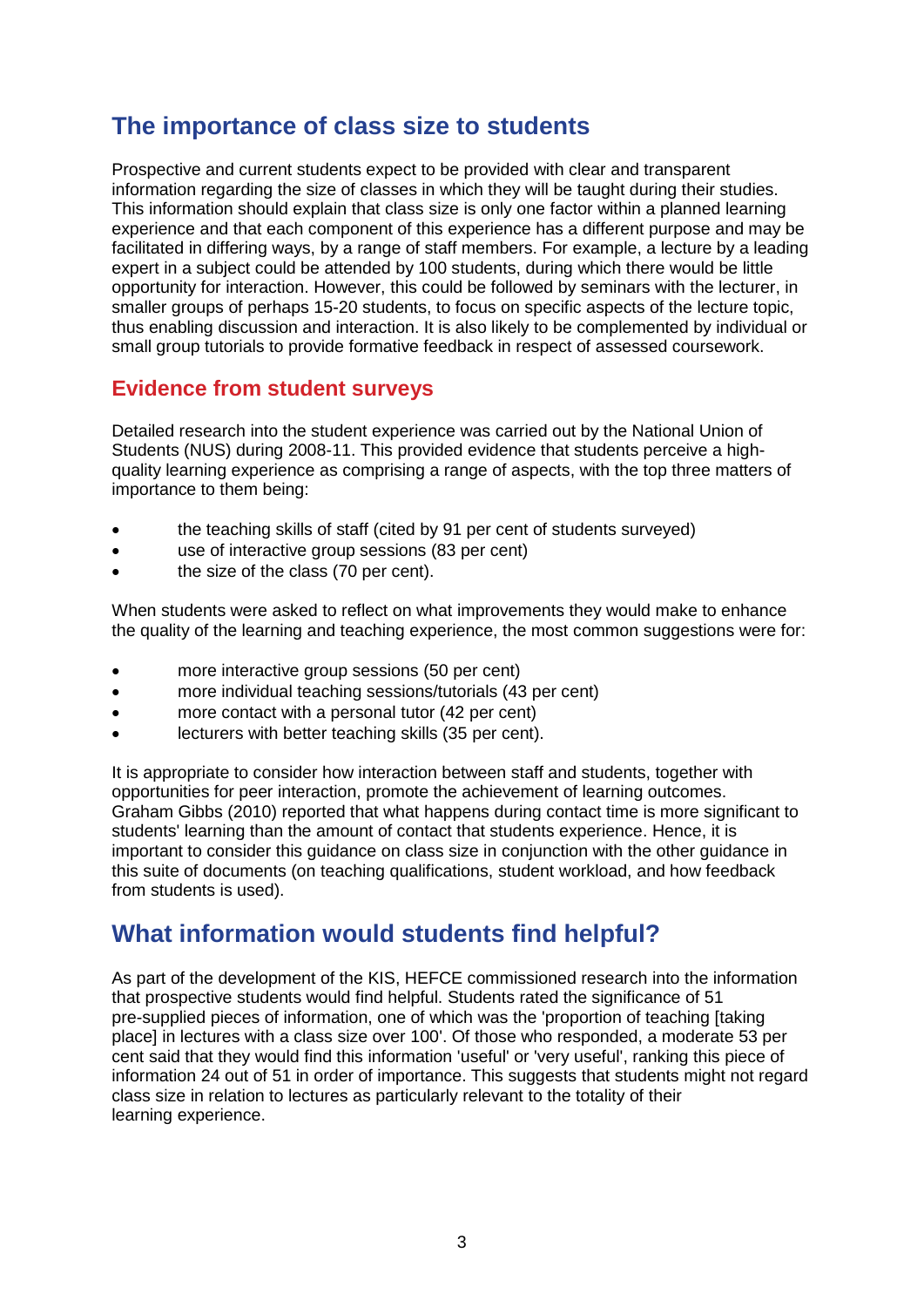Guidance published by QAA on the provision of public information<sup>4</sup> encourages providers to place information about class size in context (relating it to a specific learning/teaching method). Giving prospective students an indication of the average class size for different types of activities on a particular course provides them with a more meaningful and reliable basis on which to make informed choices. This approach also lends itself more readily to comparison between subject areas (should this be a dimension of student choice) and between providers with different missions, where particular traditions and styles of teaching and learning support are well established. Small class sizes may be of more significance to learning within some subject areas than others, for example when access to specialist resources is necessary, such as in science laboratories.

Additional sources of information, such as media reports and references made in the student submissions that form part of QAA's review processes, suggest that students feel dissatisfied when class sizes differ from what was expected.

# <span id="page-5-0"></span>**Matters to consider when providing information**

When providing information about class size, it is recommended that higher education providers make clear its significance in relation to their particular pedagogical approach, and consider students' views about the impact of class size on their learning experience. When presenting information about class size to prospective and current students, providers should explain the learning experience offered in a way that emphasises the holistic and complementary nature of the various activities of which it is comprised, together with the supporting infrastructure (for example libraries, learning support centres and virtual learning environments). The particular approach used could be framed within institutional or departmental teaching and learning strategies.

It is also important that the role of the student as a partner in learning is emphasised. The transition to higher education and the effective development of the required skills as an independent and autonomous learner require a structured learning programme, with appropriate academic support at each stage, so that the learner is able to progress through the levels of the qualifications frameworks,<sup>5</sup> demonstrating the appropriate cognitive outcomes. The learner must be an active participant in this process, and must be made aware that the responsibility for learning is mutual.

When publishing information for students, providers should consider:

- presenting class size as an aspect of the collective delivery methods for a specific course
- stating the ways in which teaching and learning are facilitated, and by whom
- specifying, in pre-entry course information, how effective learning is supported by sufficient provision of specialist resources, suitable class sizes, and the availability of resources.

 $\overline{a}$ <sup>4</sup> Part C of the UK Quality Code for Higher Education: [www.qaa.ac.uk/assuringstandardsandquality/quality-code/pages/quality-code-part-c.aspx.](http://www.qaa.ac.uk/AssuringStandardsAndQuality/quality-code/Pages/Quality-Code-Part-C.aspx)

<sup>5</sup> *The framework for higher education qualifications in England, Wales and Northern Ireland* (FHEQ) and *The framework for qualifications of higher education institutions in Scotland* (FQHEIS). For more information see *Chapter A1: The national level* of the UK Quality Code for Higher Education: [www.qaa.ac.uk/publications/informationandguidance/pages/quality-code-a1.aspx.](http://www.qaa.ac.uk/publications/informationandguidance/pages/quality-code-A1.aspx)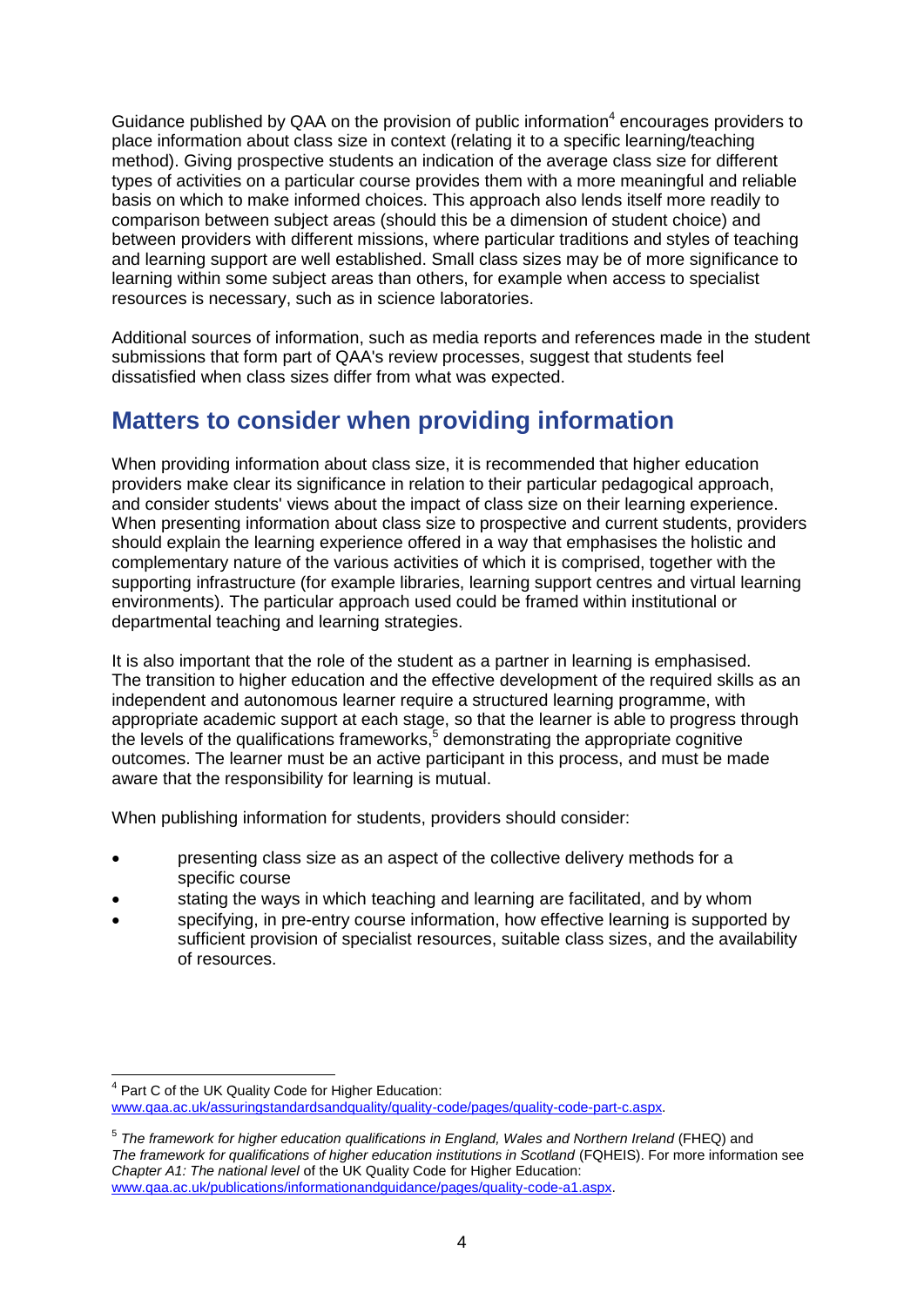# <span id="page-6-0"></span>**References**

Bekhradnia, B (2012) *The academic experience of students at English universities*. Oxford: Higher Education Policy Institute (HEPI)

Department for Business, Innovation and Skills (BIS) (2011) *Higher Education: Students at the Heart of the System.* London: BIS

Gibbs, G (2010) *Dimensions of quality.* York: Higher Education Academy (HEA)

Gibbs, G (2012) *Implications of 'Dimensions of quality' in a market environment*. York: Higher Education Academy (HEA)

Higher Education Funding Council for England (HEFCE) (2011) *Key Information Set: publication of technical guidance and further information.* Bristol: HEFCE

National Union of Students (NUS) (2012) *Student Experience Research.* Gloucester: Quality Assurance Agency for Higher Education (QAA), available at: [www.qaa.ac.uk/partners/students/projects](http://www.qaa.ac.uk/partners/students/projects) (last accessed 25 July 2013)

Quality Assurance Agency for Higher Education (QAA) (2011) *Contact hours: a guide for students.* Gloucester: QAA, available at: [www.qaa.ac.uk/publications/informationandguidance/pages/contact-hours-student.aspx](http://www.qaa.ac.uk/publications/informationandguidance/pages/contact-hours-student.aspx) (last accessed 25 July 2013)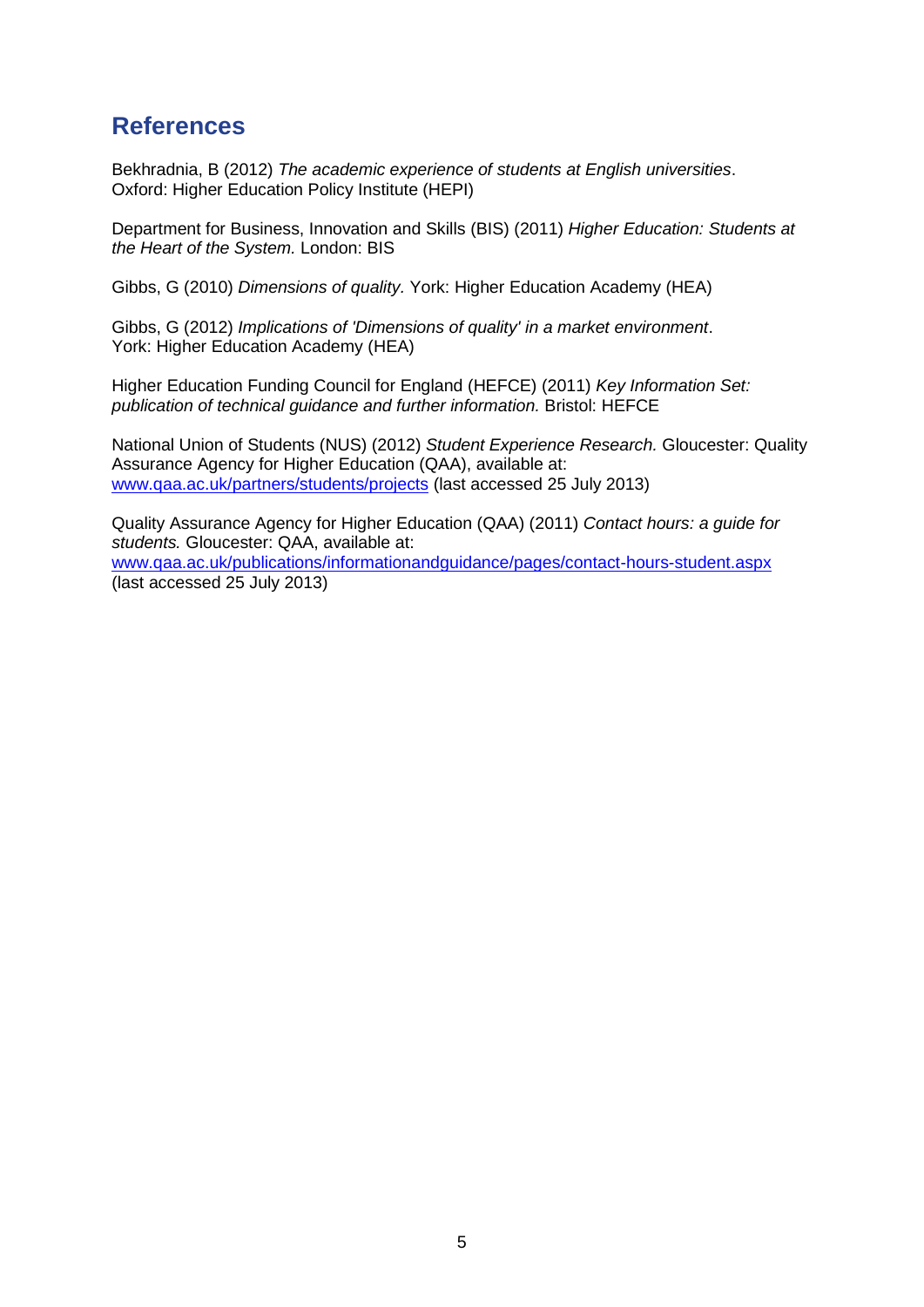# <span id="page-7-0"></span>**Appendix 1: Indicative list of learning and teaching methods**

The list is presented as indicative to reflect that approaches to learning and teaching vary according to the subject, mode of delivery and institution, and can change over time. Methods are described in terms of how they are used to present course-level information rather than being evaluated from a pedagogical perspective.

## **Lecture**

#### **A presentation or talk on a particular topic**

The term 'lecture' covers everything from the traditional model, where a single member of the institution's staff or an affiliate<sup>6</sup> introduces ideas or delivers facts to a group of students, to approaches that might be much more interactive, involve a variety of contributors, make use of a range of media and technologies, and take place virtually as well as in person. Lectures are assumed, in general, to involve larger groups of students than seminars and tutorials, but size will vary depending upon the nature of what is being taught, the size of the overall student cohort, and practical concerns.

## **Seminar**

#### **A discussion or classroom session that focuses on a particular topic or project**

Seminars are defined as sessions that provide the opportunity for students to engage in discussion of a particular topic and/or to explore it in more detail than might be covered in a lecture - the extent of interaction will depend on the delivery method. A typical model would involve a guided, tutor-led discussion in a small group. However, the term also encompasses student or peer-led classes with a staff member or affiliate present. Seminars are assumed in general to involve smaller groups of students than lectures, but size will vary depending upon the nature of what is being taught, the size of the overall student cohort, and practical concerns.

#### **Webinar**

#### **A virtual lecture or seminar**

The term 'webinar' refers to both a virtual lecture and an online seminar, made available through technology enabled-learning (TEL). Participation is regarded as guided independent study.

## **Tutorial**

#### **A meeting that involves one-to-one or small group supervision, feedback or detailed discussion on a particular topic or project**

Tutorials may be distinguished from seminars for the stronger emphasis they place on the role of the tutor in giving direction or feedback. Tutorials can be used to provide one-to-one feedback in respect of assessed work and can happen virtually as well as face-to-face.

 6 A lecturer, researcher, technician, member of support staff or graduate teaching assistant of the institution or a visiting or external specialist.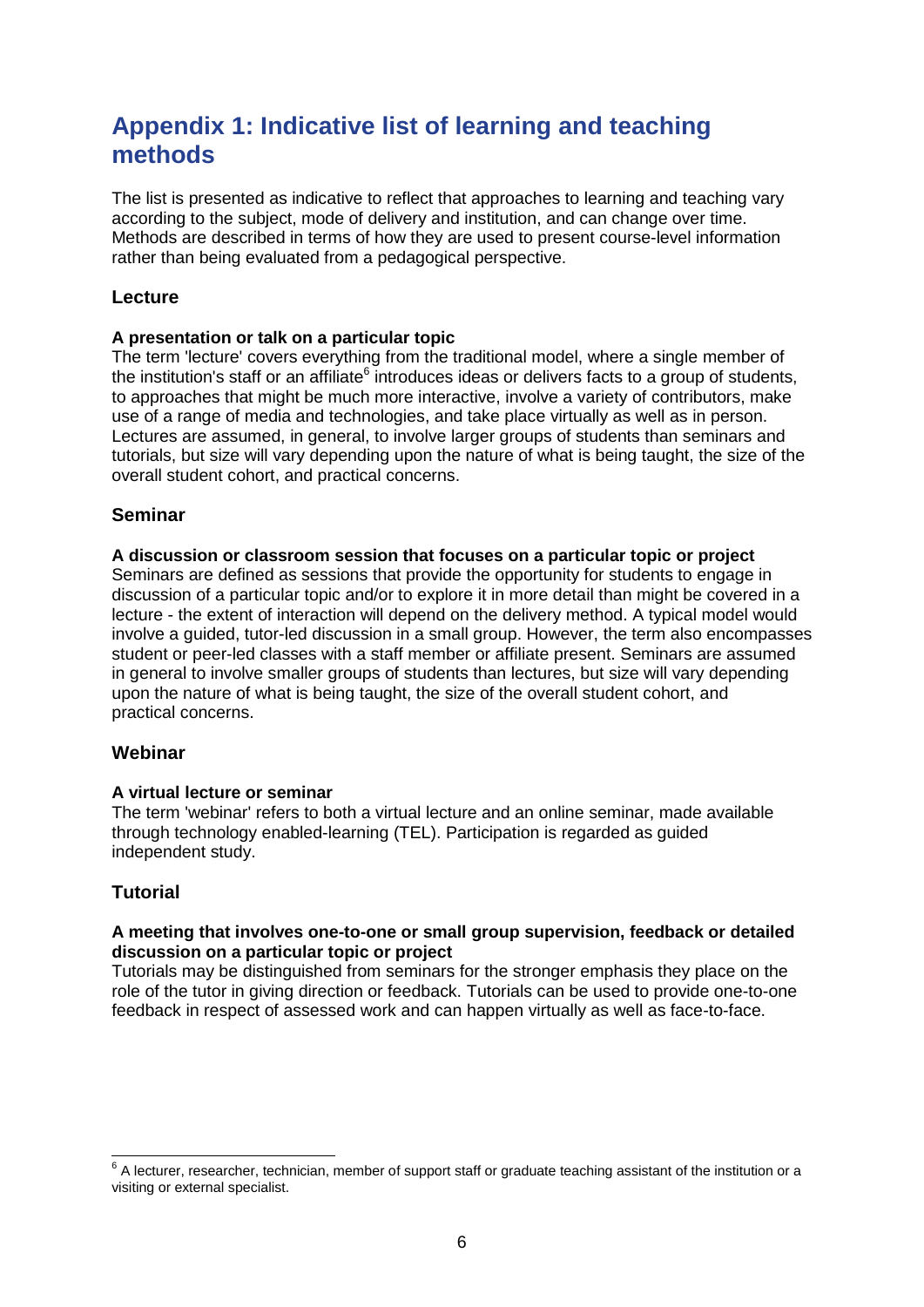### **Project supervision**

#### **A meeting with a supervisor to discuss a particular piece of work**

The term 'project supervision' is used to refer to the meetings that a student or group of students would have with a supervisor to plan, discuss and monitor progress on a particular piece of work, such as a dissertation or extended project. Meetings can take place virtually or in person. The size of a project supervision meeting will depend upon the number of students involved in the work concerned and the nature of that work, but supervisions will frequently also take place on a one-to-one basis.

#### **Demonstration**

#### **A session in which a practical technique or skill is demonstrated**

Examples might include the demonstration of laboratory skills, clinical skills, performance art or fieldwork techniques. Demonstrations can take place in person or virtually. The size of a demonstration is likely to depend upon the number of students involved in the work concerned, as well as the nature of that work, but could also take place on a one-toone basis.

#### **Practical class or workshop**

#### **A session involving the acquisition, through practical application, of a particular skill or technique**

Examples are wide ranging and could include a laboratory class, recital, artefact handling/identification, language conversation, sports match, and so on. Practical classes and workshops might incorporate elements of teaching or guided learning, and they are at least likely to be supervised or observed. These sessions are more likely to take place in person but, depending on the nature of the subject, may also be conducted remotely. The size of a practical class or workshop will depend upon the nature of the activity. Workshops are likely to involve at least a small group of students but practical classes could take place on a one-to-one basis.

#### **Supervised time in studio/workshop**

#### **Time in which students work independently but under supervision, in a specialist facility such as a studio or workshop**

Examples might include time spent in an art or design studio, or in a rehearsal space such as a workshop theatre. It could be timetabled or take place on an ad hoc basis. This type of learning frequently involves interaction with peers as well as staff. Due to the nature of the activity, it is unlikely to take place virtually.

#### **Fieldwork**

#### **Practical work conducted at an external site**

Examples of fieldwork might include survey work and other forms of data collection, excavations and explorations. The work might be unsupervised or supervised, and supervision could be provided by staff or appointed representatives. Fieldwork might occur in groups of various sizes, or by individuals, depending on the nature of the work involved.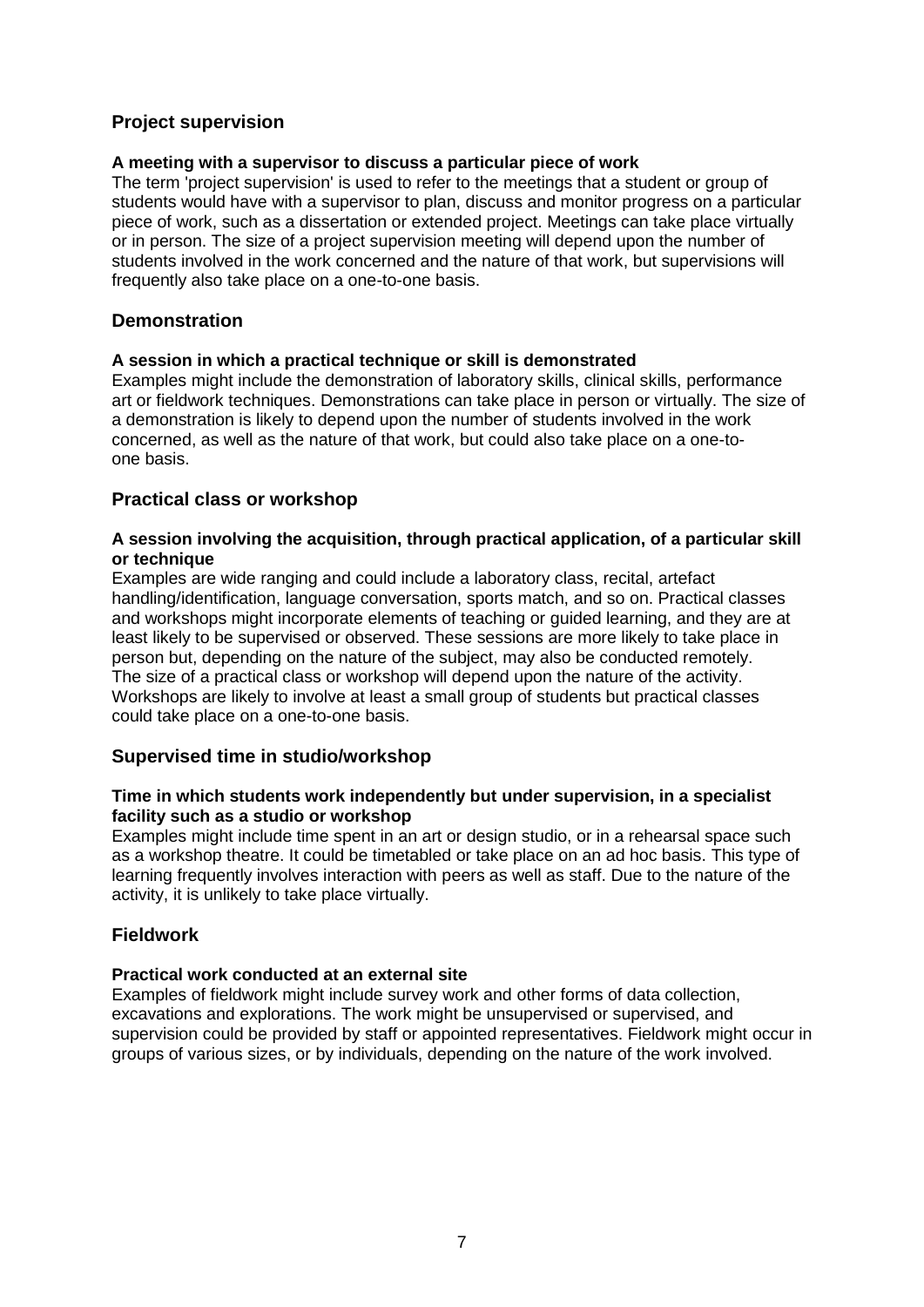## **External visit**

#### **A visit to a location away from the usual learning spaces, to experience a particular environment, event, or exhibition relevant to the course of study**

Examples are wide ranging and could include a visit to a business or industrial site, built environment site, museum or collection, or attendance at a performance or exhibition. These visits might be unsupervised or supervised, and supervisors could include staff or appointed representatives. Site visits may be carried out in groups of varying sizes, or by individuals, depending on the nature of the visit and the location.

#### **Work-based and placement learning**

#### **Learning that takes place in the workplace**

A key example of work-based learning would be a managed placement in an organisation or business. The term covers any learning that takes place through an organised work opportunity, rather than in a university or college setting. Some supervision or monitoring is likely be involved, and may be carried out either by a member of staff or a mentor within the host organisation. Due to the nature of the activity, work-based learning is unlikely to take place virtually. Students might undertake work-based learning individually or in groups, depending on the nature of the workplace and the learning involved.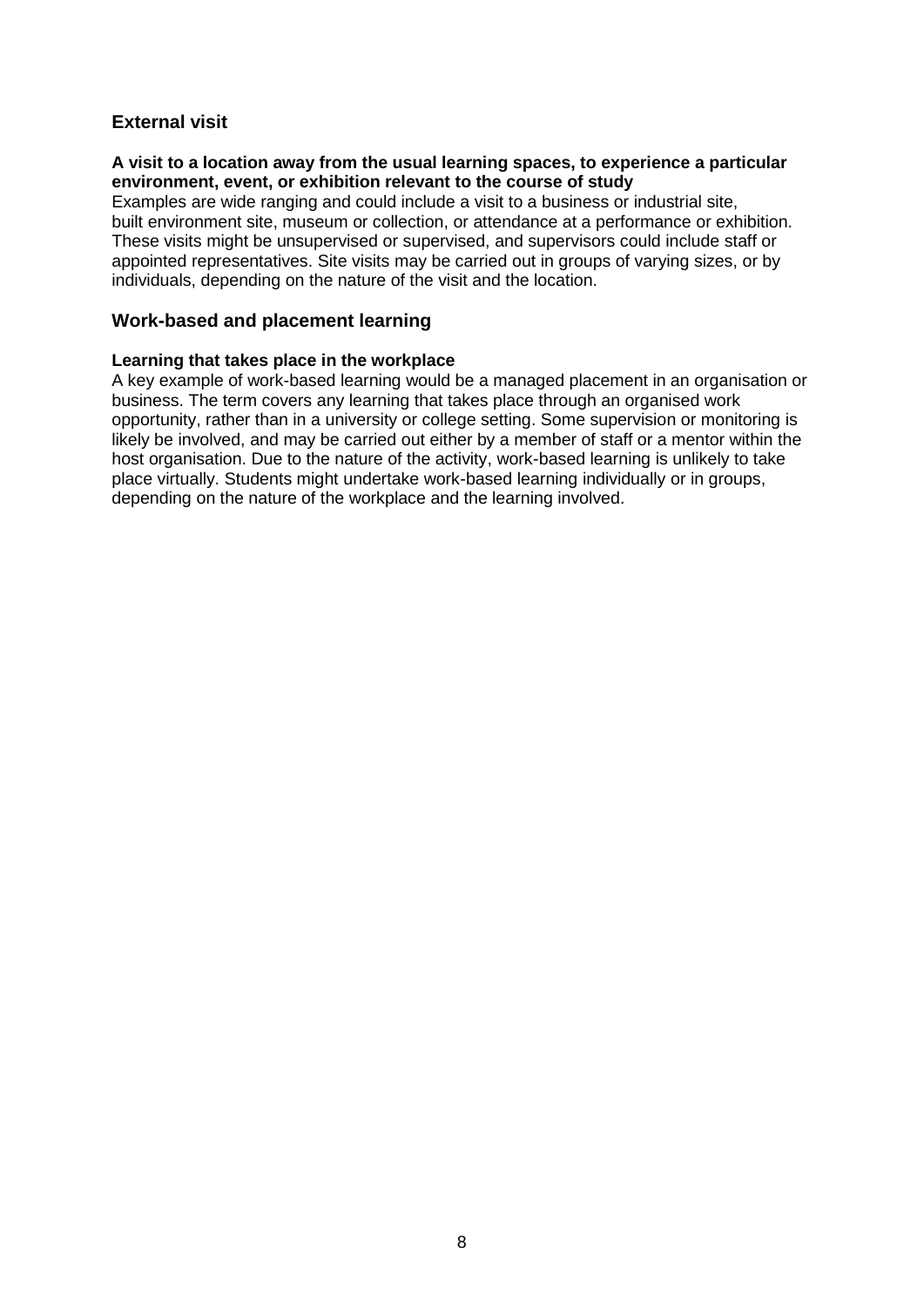# <span id="page-10-0"></span>**Appendix 2: Indicative list of assessment methods**

The list is presented as indicative to reflect that approaches to assessment vary according to the subject, mode of delivery and institution, and can change over time. Methods are described in terms of how they are used to assess course-level information rather than being evaluated from a pedagogical perspective.

#### **Written examination**

#### **A question or set of questions relating to a particular area of study**

Written examinations usually occur at the end of a period of learning and assess whether students have achieved the intended learning outcomes. They may be 'seen' (where students are aware in advance of the question(s) they are expected to answer), or 'unseen' (where the questions are only revealed in the examination itself). In an 'open-book' examination, a student is allowed to use a selection of reference materials. A written examination may require a range of different responses, including writing essays, writing short answers, solving problems or use of multiple-choice. Written examinations usually (but not always) take place under timed conditions.

#### **Written assignment, including essay**

#### **An exercise completed in writing in the student's own time**

A written exercise that typically has a deadline attached but which is not carried out under timed conditions. A well known example is the essay, where students are required to write about a particular topic or answer a question in depth. Other examples include written briefings on particular topics.

## **Report**

#### **A description, summary or other account of an experience or activity**

There are many different kinds of report: often students are required to produce a report after participating in a practical activity such as fieldwork, laboratory work, work experience or a placement. Reports typically have a prescribed format and can serve as the culmination of a project.

#### **Dissertation**

#### **An extended piece of written work, usually for purposes of summative assessment**

A dissertation is a substantial piece of writing deriving from research that a student has undertaken. Dissertations are the result of a student's independent work, carried out under the guidance of a supervisor. Subject areas may follow different conventions in relation to the production of dissertations. (Note that other outputs from projects are listed separately.)

#### **Portfolio**

#### **A compilation of coursework produced in response to specific assessment briefs**

Portfolios of work are a usual component of art and design programmes, and frequently feature as an assessment method in competence-based qualifications. Typically, a portfolio contains a number of pieces of work, usually connected by a topic or theme. Students are usually required to organise their work and perhaps supplement it with reflective accounts in the form of diaries or logs.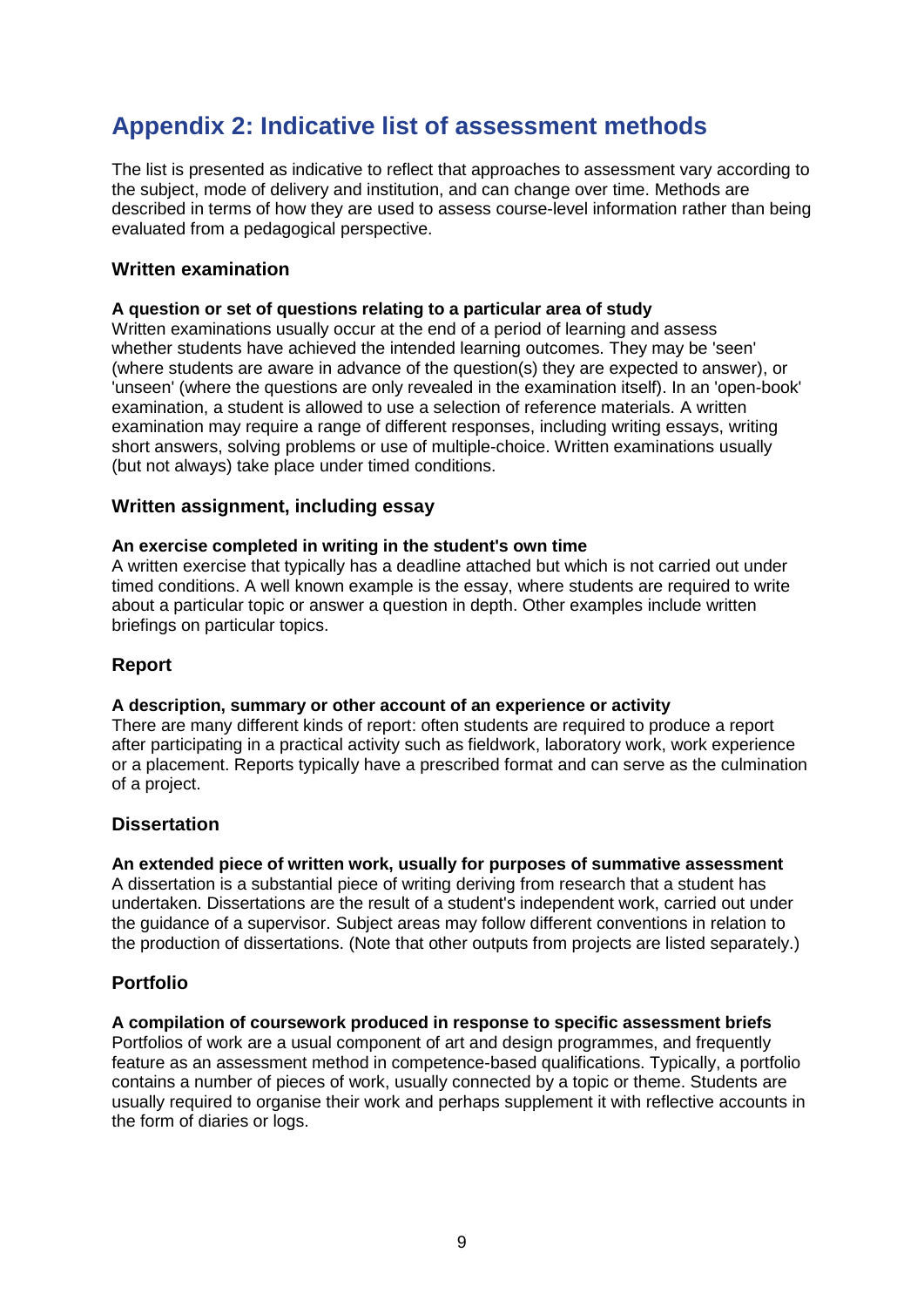## **Project outputs**

#### **The products of project work, often of a practical nature (excluding report/ dissertation)**

Students may be assessed on the output of a period of project work (see also **Report** and **Dissertation**). Examples are diverse and include the staging of a play or other performance, a piece of artwork, a new product or a poster.

#### **Oral assessment/presentation**

#### **A conversation or oral presentation on a given topic**

Examples of oral assessments and presentations might include conversations, discussions, debates, presentations and individual contributions to seminars. This category would also include the viva voce exam, which is typically used by institutions in specific circumstances, such as to clarify assessment decisions or to test the thesis of a doctoral candidate.

#### **Practical skills assessment**

#### **Assessment of a student's practical skills or competence**

Practical skills assessment focuses on whether, and/or how well, a student performs a specific practical skill or technique (or competency). Examples include clinical skills, laboratory techniques, identification of or commentary on artwork, surveying skills, language translation or listening comprehension.

In the performing arts context, a performance can be used to assess the practical skills of individual students (or groups of students). It usually takes place as a 'one-off' live performance viewed by an examiner, though sometimes the examiner may review a recorded performance.

#### **Group critique**

#### **A method of receiving feedback from both tutors and peers**

In the visual arts, the group critique is an established method of receiving either formative or summative feedback from both tutors and peers.

#### **Set exercises**

#### **Questions or tasks designed to assess the application of knowledge or of analytical, problem-solving or evaluative skills**

Examples might include data interpretation and data analysis exercises, and problem-based or problem-solving exercises.